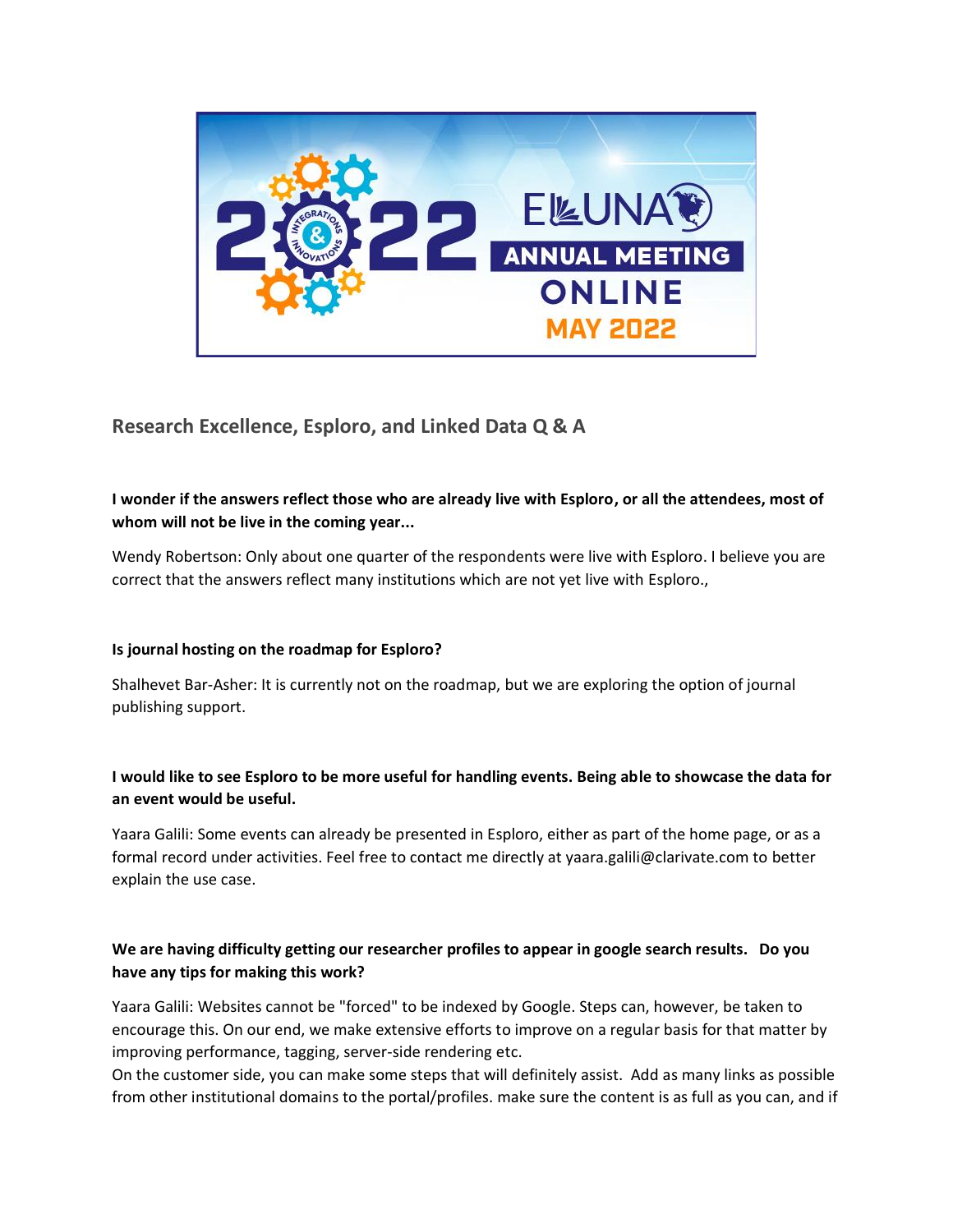possible, make sure to redirect any previous profiles/portals to the corresponding new page in Esploro (our team can help with this process if necessary).

# I **would like to know more about how ExLibris is "Allowing institution to get most of making their catalog available in search engine." I don't understand how that is available currently.**

Nili: ExLibris provides tools – Sitemap – allowing the library to publish selected set of records to external search engine (Google, with this tool Crawlers can have access to specified records and they can attempt to read and index them based on their indexing algorithm.

In addition, we make that our discovery platform will be Search Engine Friendliness: can be readable from the web by implementing SEO best practices such as adding schema.org semantic, adding metatags etc.

#### Sitemap:

https://urldefense.com/v3/\_\_https://knowledge.exlibrisgroup.com/Primo/Product\_Documentation/020 Primo\_VE/Primo\_VE\_(English)/110Publishing\_for\_Primo\_VE/Configuring\_Sitemap\_Files\_for\_Primo\_VE\_ \_;!!NknhfzgzgQ!zYaB12GdhSPDyM0mWi3wX56HTWd06\_V-

9ZZNpviNfyTq6SggCRb18Au17SBiYw5gDXEbAcqtw70vnmh9fSC44A\$

# **What source is the information for the "information card" being pulled from? Is it dependent upon what the cataloger chooses as the URI?**

Nili: URI are either added manually by the catalogers or automatically enriched by Alma. We are planning to pull information using the authoritative link between the bib and the authority and through VIAF get to the info on the author via wikidata.

### **When will the Info Cards become available to Primo VE customers? And how do we try this out?**

Nili: We plan to release the Info Card in Q4 of 2022 or early 2023 pending our progress, we will add configuration to allow enable it per view.

#### **I may have missed exactly when InfoCard will be available in 2022?**

Nili: We plan to release the Info Card in Q4 of 2022 or early 2023 pending our progress, we will add configuration to allow enable it per view.

# **If you have multiple 3rd party editors, will institutions have an option to select which one they prefer to use?**

Itai: Yes. Currently we are aiming to support Sinopia and later additional editors according to the technical feasibility and community demand.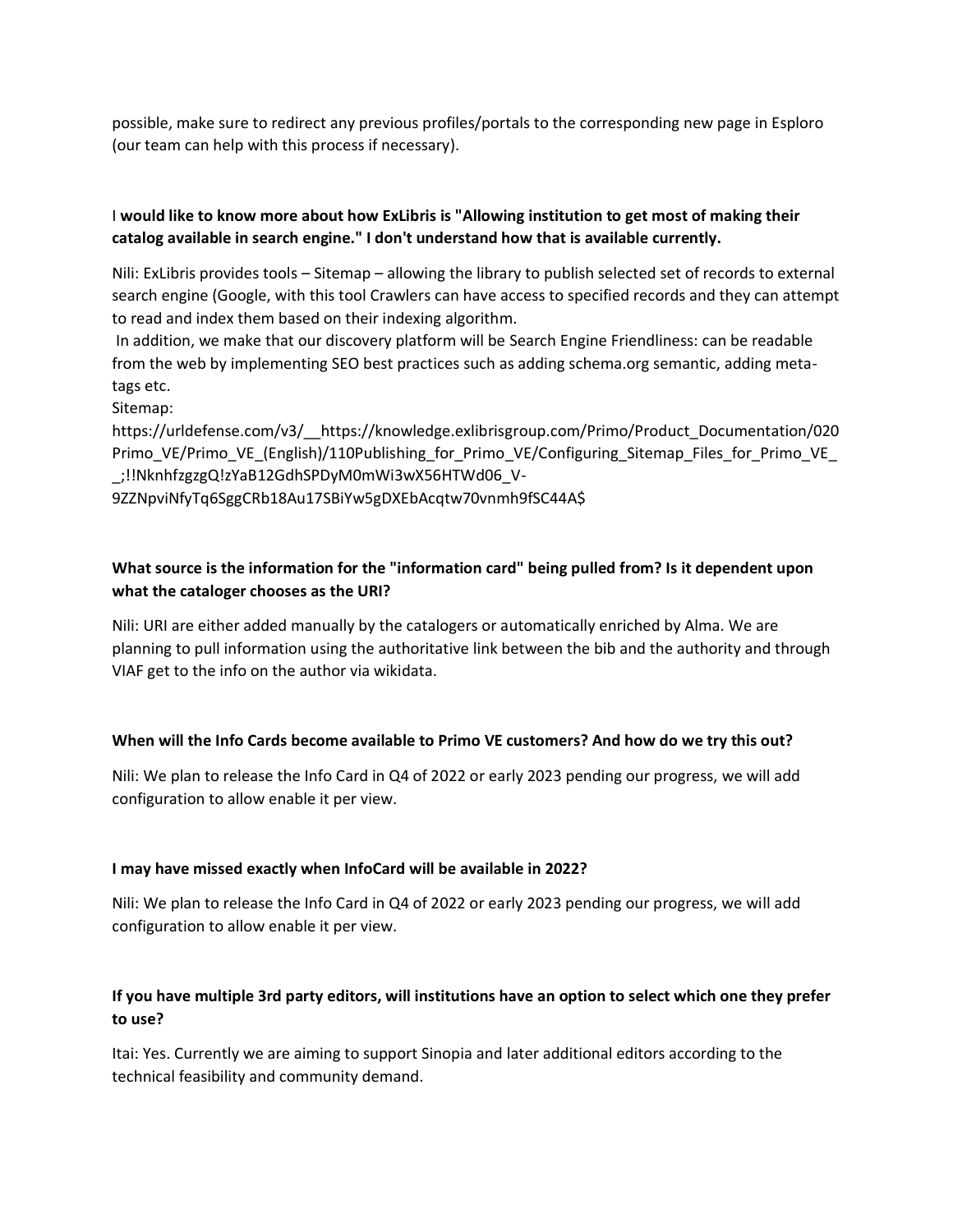### **Is there anything that libraries/librarians have to do in order to make records readable to search engines, or does this automatically happen thanks to your magical work?**

Nili: Libraries can do the SEO work, think how to promote their sites, records in the web, as we are providing the platform to enable technically the option to read Primo Record from the web, libraries can think SEO: expose their special collections and apply SEO best practices to make sure their data will be indexed by others.

#### **Define "Identity Management." How is this performed in Alma?**

Xiaoli Li: Alma cannot handle Identify Management yet. Here is an informative presentation about identity management: https://slideplayer.com/amp/13749932/.

### **Maybe I missed this, but what is the purpose of "identity management"?**

Xiaoli Li: Here is an informative presentation about identity management: https://slideplayer.com/amp/13749932/.

# **Are there any best practices you can point us to for adding \$1 to MARC 100 fields in OCLC bib records to add real world object URIs? Does OCLC have any restrictions?**

Xiaoli Li: The answer was provided by OCLC (thanks to Israel Yáñez who contacted OCLC): "We recommend following the guidelines in the Program for Cooperative Cataloging Task Group on URIs in MARC document Formulating and Obtaining URIs: A Guide to Commonly Used Vocabularies and Reference Sources

(https://www.loc.gov/aba/pcc/bibframe/TaskGroups/formulate\_obtain\_URI\_guide.pdf). It contains instructions for transforming 28 "Linked Data Resources" and twelve "Data Sources Without Linked Data" into URIs for uses that include the MARC subfield \$1.

"Bibliographic Formats and Standards Chapter 5.2, Member Capabilities, outlines how you may edit existing bibliographic records depending upon the authorization level with which you are logged into WorldCat and whether the record is coded or not coded as PCC. If you encounter records, you are unable to edit, you may submit a change request to bibchange@oclc.org and we can take care of it. Do remember that to edit a field that has been controlled, you will need to uncontrol that heading, add your subfield \$1, and recontrol the heading.

"WorldCat controlling is intended to allow correctly formulated subfields \$1 to remain intact. If you happen to encounter a problem with this, please let us know so that we may investigate."

#### **Do you think Alma will allow either Bibframe or Sinopia editors? Or will they select just one?**

Itai: Yes. Currently we are aiming to support Sinopia and later additional editors according to the technical feasibility and community demand.